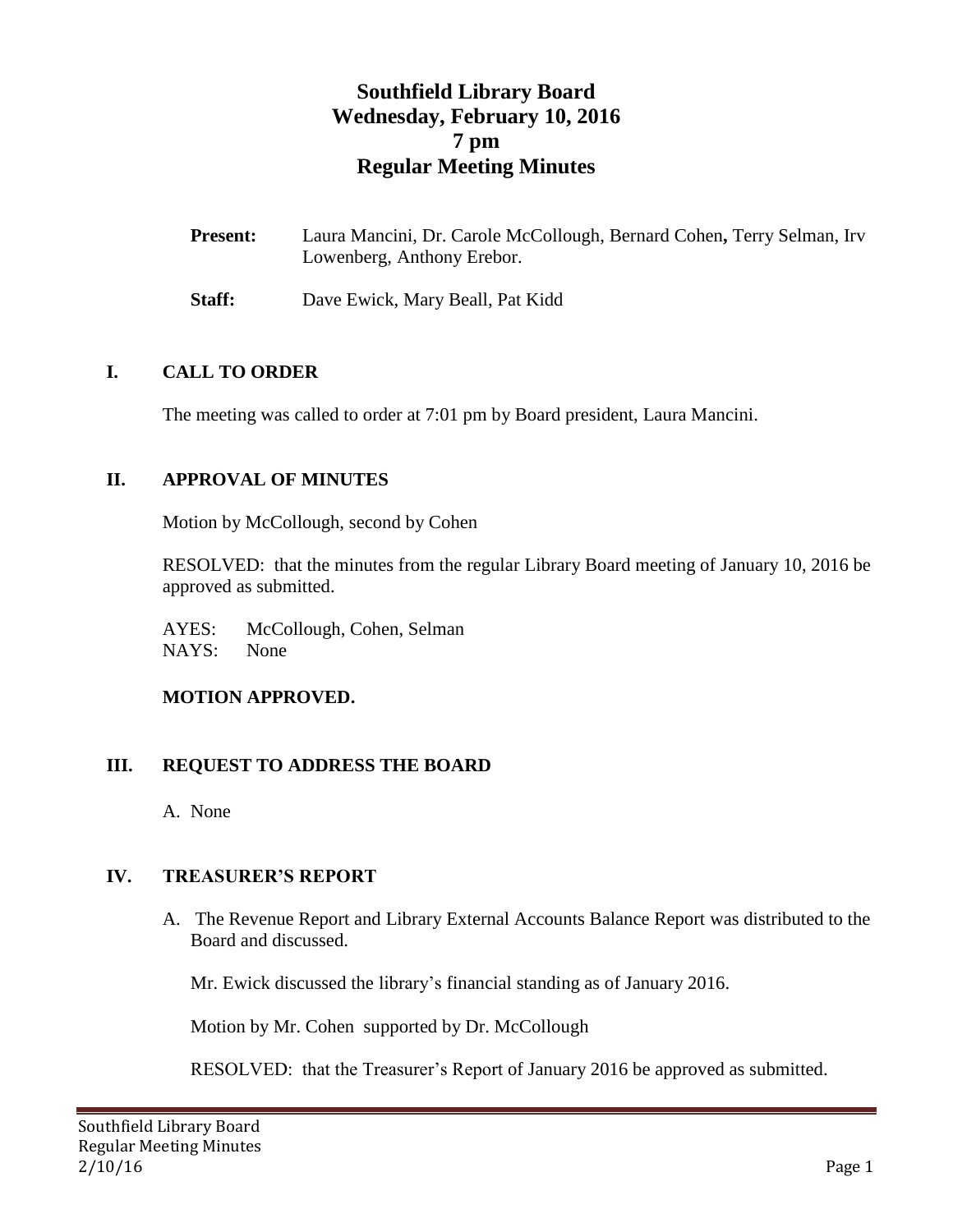AYES: Cohen, McCollough, Selman NAYS: None

#### **MOTION APPROVED.**

#### **V. REPORTS**

- A. Jr. Library Board Report: Anthony Erebor the new teen librarian and the JLB hosted a successful staff bake sale. JLB is preparing for a production centered around children books.
- B. Deputy Librarian's Report: Mary Beall
	- Building Update: Efforts underway to use LBA for capital improvement projects. Projects may include redesign and update to lighting in teen room, window repair/replacement and to replace first floor carpeting.
	- Staffing Update: Support Services Coordinator Carla Archer has successfully completed probation. Clerk 2, Kelly McMillan will be resigning on February 16, 2016. Personnel budget pages were received and staffing updated, the next stage will involve updating figures. Budget hearing is scheduled for February 17, 2016 and Library Board President Laura Mancini will attend.

A personal and workplace safety program was held on Friday, January 15 for all staff. Officer Kelly Buckberry, head of Southfield Crime Prevention, conducted the program which included over 60 staff members – many who attended on their day off.

C. Friends Report: Dave Ewick

The Friends Board is currently looking to fill three vacancies and is seeking candidates with financial knowledge. A fundraiser will be held on March 20, 2016 at Applebee's located at 12 Mile & Southfield Rd the Friends will receive 10% of sales. There is no final report on the Gala.

### **VI. OLD BUSINESS**

A. Board strategic goals: The goals discussed included capital improvement, succession, training of professional development of staff, restructuring the meeting room/auditorium, restoring hours, valet parking, naming rights, scholarship fund for training and creating a patron survey,

### **VII NEW BUSINESS**

A. Introduction of new Board Member: Terry Selman has been appointed the Library Board and is a lifelong resident of Southfield and a former educator.